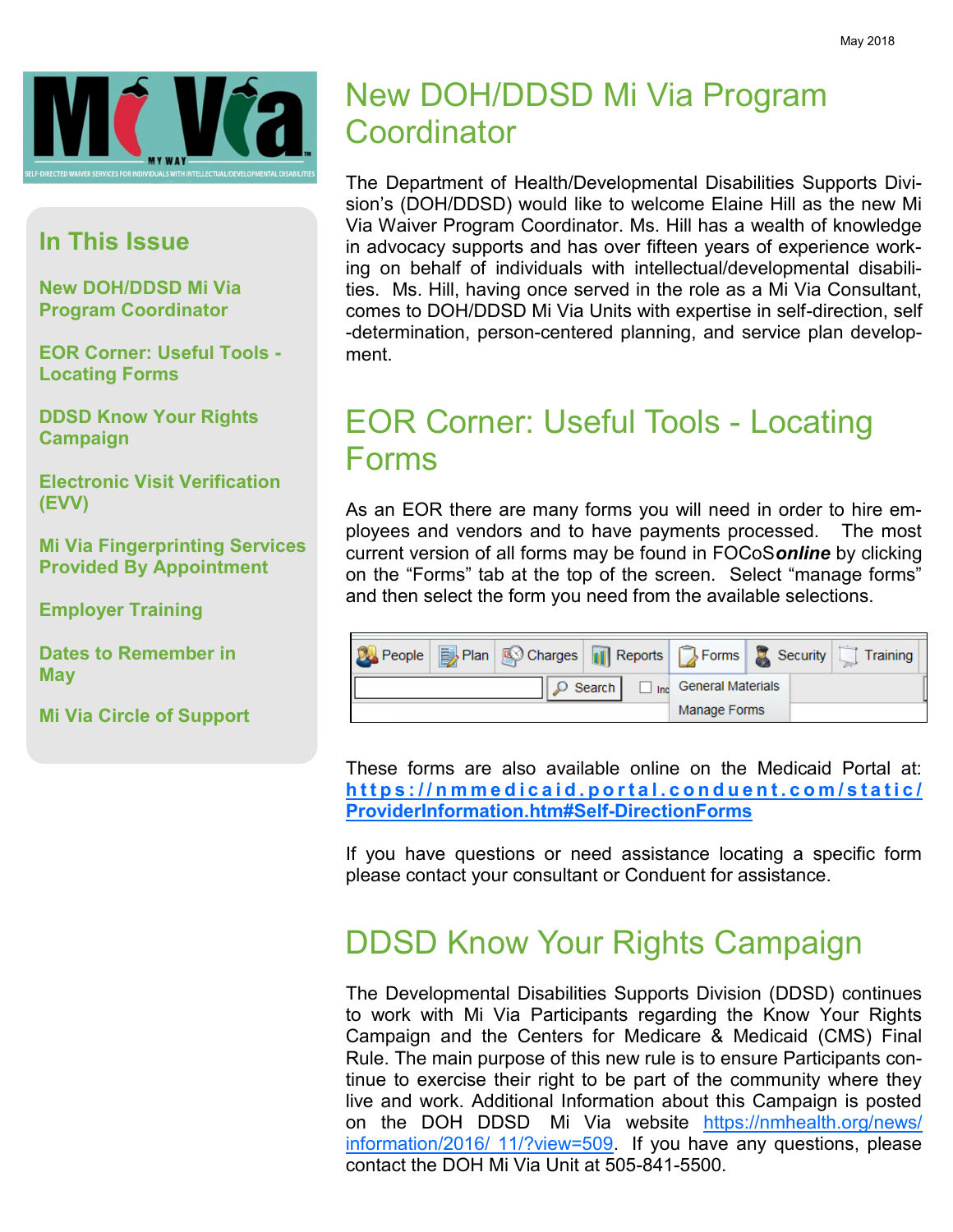FMA-Conduent Contact Information:

**Phone:** 1-866-916-0310 8:00 am to 5:00 pm Monday, Tuesday, Thursday, and Friday 8:00 am to 4:00 pm Wednesday

**Toll-free Fax:** 1-866-302-6787

**E-mail:** mi.via@conduent.com (Do not email forms to Conduent)

**Physical Address:** 1720-A Randolph Rd SE Albuquerque, NM 87106

#### **Note:**

The Mi Via Advisory Committee works with the State to share information and help with communication among all Mi Via Participants.

Qualis Health is the Third Party Assessor (TPA) for Mi Via. They are responsible for reviewing and approving the Service and Support Plans (SSP).

# Electronic Visit Verification (EVV)

EVV is a telephone and computer-based system that electronically verifies that caregiver visits occur and documents the time the service begins and ends. EVV is a requirement of the 21<sup>st</sup> Century Cures Act, a United States law enacted by Congress in December of 2016. The 21<sup>st</sup> Century Cures Act requires EVV for all Medicaid financed Personal Care Services. Personal Care Services are defined as those services which provide assistance with Activities of Daily Living (ADLs) and Instrumental Activities of Daily Living (IADLs).

Medical Assistance Division (MAD) and the Developmental Disabilities Supports Division (DDSD) are working collaboratively to ensure New Mexico meets this federal requirement and implements EVV in a manner that supports self-direction by January 1, 2019. We envision an EVV system that is flexible and adaptable to changes in employee schedules, accommodates limited internet access, is mobile, and is user-friendly and intuitive to use. As MAD and DDSD move forward in implementation of EVV additional information including timelines, training opportunities, and implementation date will be shared in the Mi Via Newsletter and in direct mailings to participants.

### Mi Via Fingerprinting Services Provided By Appointment

To better assist you and your employees, we do fingerprinting by appointment. Appointments will be scheduled for Tuesdays and Thursdays for the Mi Via Albuquerque office between 8:00 am and 4:30 pm. You or your employees can contact the Mi Via Helpdesk during business hours at 1-866-916-0310 to schedule an appointment.

## Employer Training

Conduent will be conducting Employer training on the 4th Thursday every month from 9:00 am-12:00 pm at our Albuquerque office for those that need assistance.

The training will cover verifying if COR background checks are complete, how to verify if forms are marked, enrollment packets, and available reports.

Seating is limited to 15 people per session if you would like to attend in person and is available by WebEx.

Please RSVP to the following: [Antoinette.Chavez-foster@conduent.com](mailto:Antoinette.Chavez-foster@conduent.com) [Catherine.Hern@conduent.com](mailto:Catherine.Hern@conduent.com) [Graham.Drummonds@conduent.com](mailto:Catherine.Hern@conduent.com)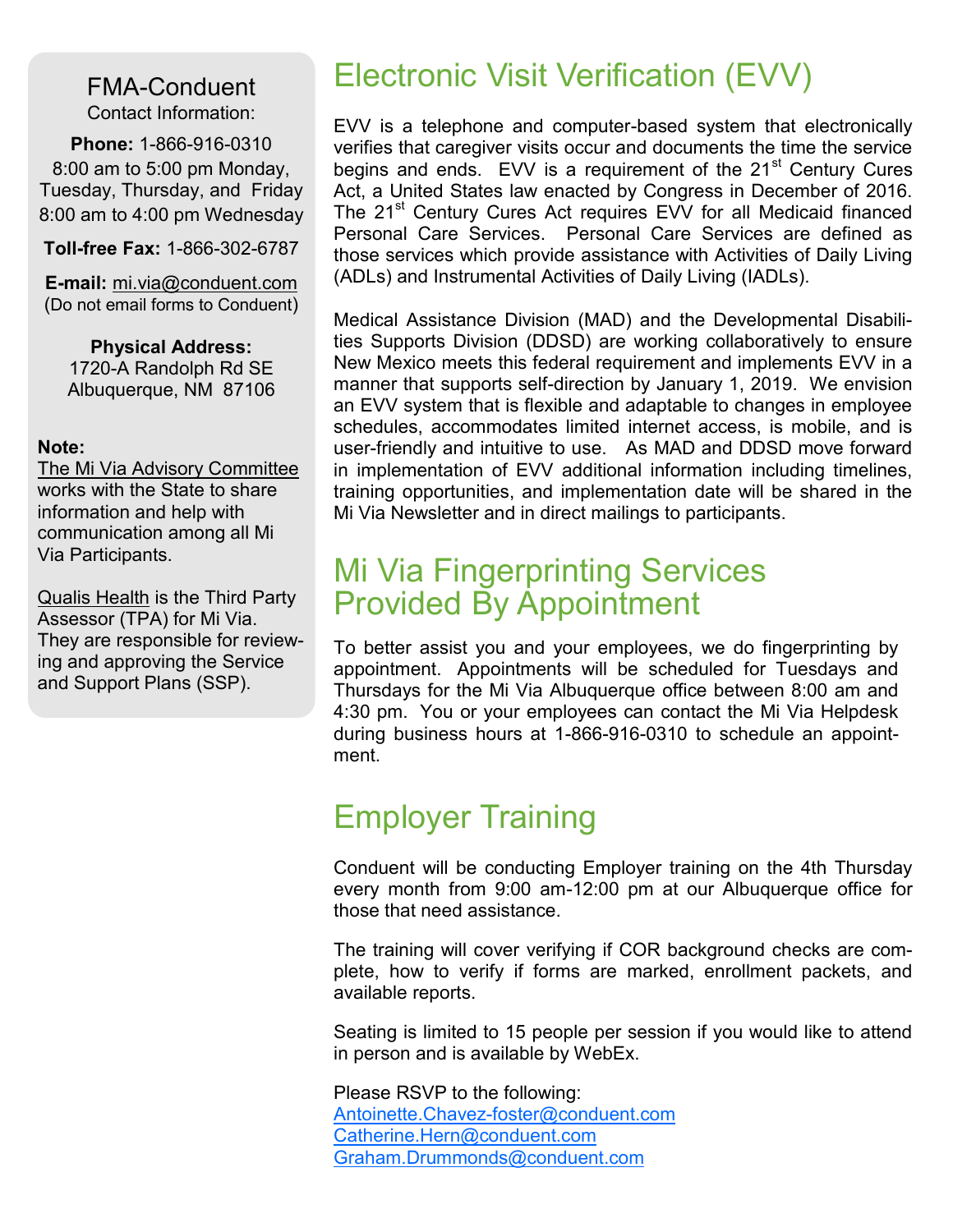# **Dates to Remember in May**

# May 2018

| Sun      | Mon                                                         | Tue          | Wed            | Thu          | Fri                                                                                                      | Sat                                                                                                                    |
|----------|-------------------------------------------------------------|--------------|----------------|--------------|----------------------------------------------------------------------------------------------------------|------------------------------------------------------------------------------------------------------------------------|
| April 29 | April 30                                                    | $\mathbf{1}$ | $\overline{2}$ | $\mathbf{3}$ | 4<br><b>Vendor Checks</b><br><b>Received or</b><br><b>Deposited</b>                                      | $\overline{5}$<br>Deadline to<br>submit PRFs for<br>5/18/18 payment                                                    |
| 6        | $\overline{7}$                                              | 8            | 9              | 10           | 11<br>Paychecks and<br><b>Vendor Checks</b><br><b>Received or</b><br>Deposited; end of<br>the pay period | 12<br>Deadline to<br>submit<br>timesheets,<br>Mileage & PRFs<br>for 5/25/18 pay-<br>ment; new pay<br>period begins     |
| 13       | 14                                                          | 15           | 16             | 17           | 18<br><b>Vendor Checks</b><br><b>Received or</b><br><b>Deposited</b>                                     | 19<br>Deadline to<br>submit PRFs for<br>6/1/18 payment<br><b>April Spending</b><br><b>Reports Available</b><br>to EORs |
| 20       | 21                                                          | 22           | 23             | 24           | 25<br>Paychecks and<br><b>Vendor Checks</b><br><b>Received or</b><br>Deposited; end of<br>the pay period | 26<br>Deadline to<br>submit<br>timesheets,<br>Mileage & PRFs<br>for 6/8/18 pay-<br>ment; new pay<br>period begins      |
| 27       | 28<br><b>Conduent and</b><br><b>State Offices</b><br>Closed | 29           | 30             | 31           | June 1<br><b>Vendor Checks</b><br><b>Received or</b><br><b>Deposited</b>                                 | June 2<br>Deadline to<br>submit PRFs for<br>$6/15/18$ payment                                                          |